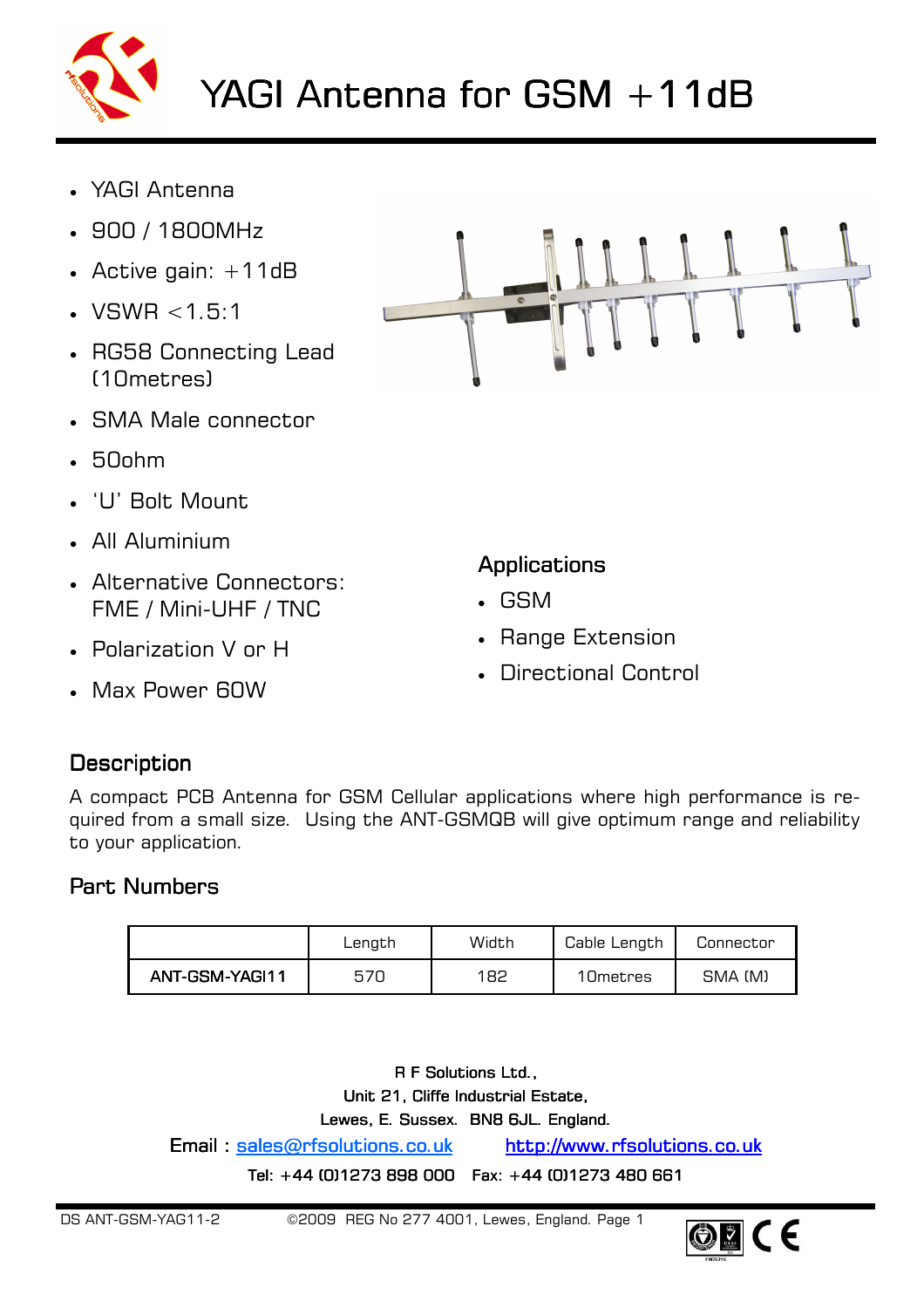

# **Mechanical Detail**



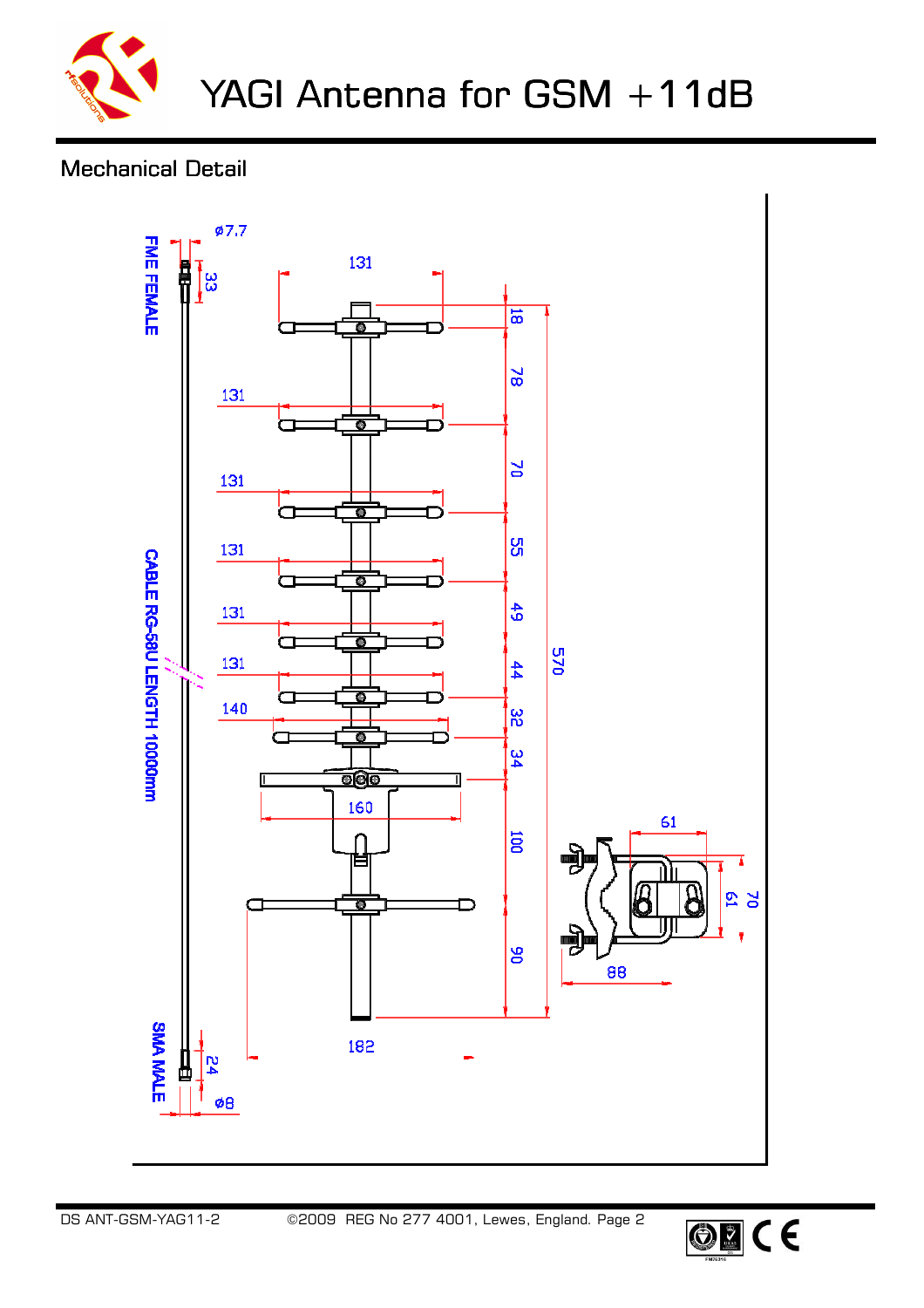

#### Performance Data



#### **Discla**

Whilst the information in this document is believed to be correct at the time of issue, RF Solutions Ltd does not accept any liability whatsoever for its accuracy, adequacy or completeness. No express or implied warranty or representation is given relating to the information contained in this document. RF Solutions Ltd reserves the right to<br>make changes and improvements to the product(s) desc own determination of how to deploy or use R F Solutions Ltd's products. Use of RF Solutions Ltd products or components in life support and/or safety applications is not<br>authorised except with express written approval. No loss or damage resulting or caused by reliance on the information contained herein or from the use of the product (including liability resulting from negligence or where RF Solutions Ltd was aware of the possibility of such loss or damage arising) is excluded. This will not operate to limit or restrict QuasarUK Ltd's liability for death or personal injury resulting from its negligence.

> R F Solutions Ltd., Unit 21, Cliffe Industrial Estate, Lewes, E. Sussex. BN8 6JL. England. Email : sales@rfsolutions.co.uk Tel: +44 (0)1273 898 000 Fax: +44 (0)1273 480 661

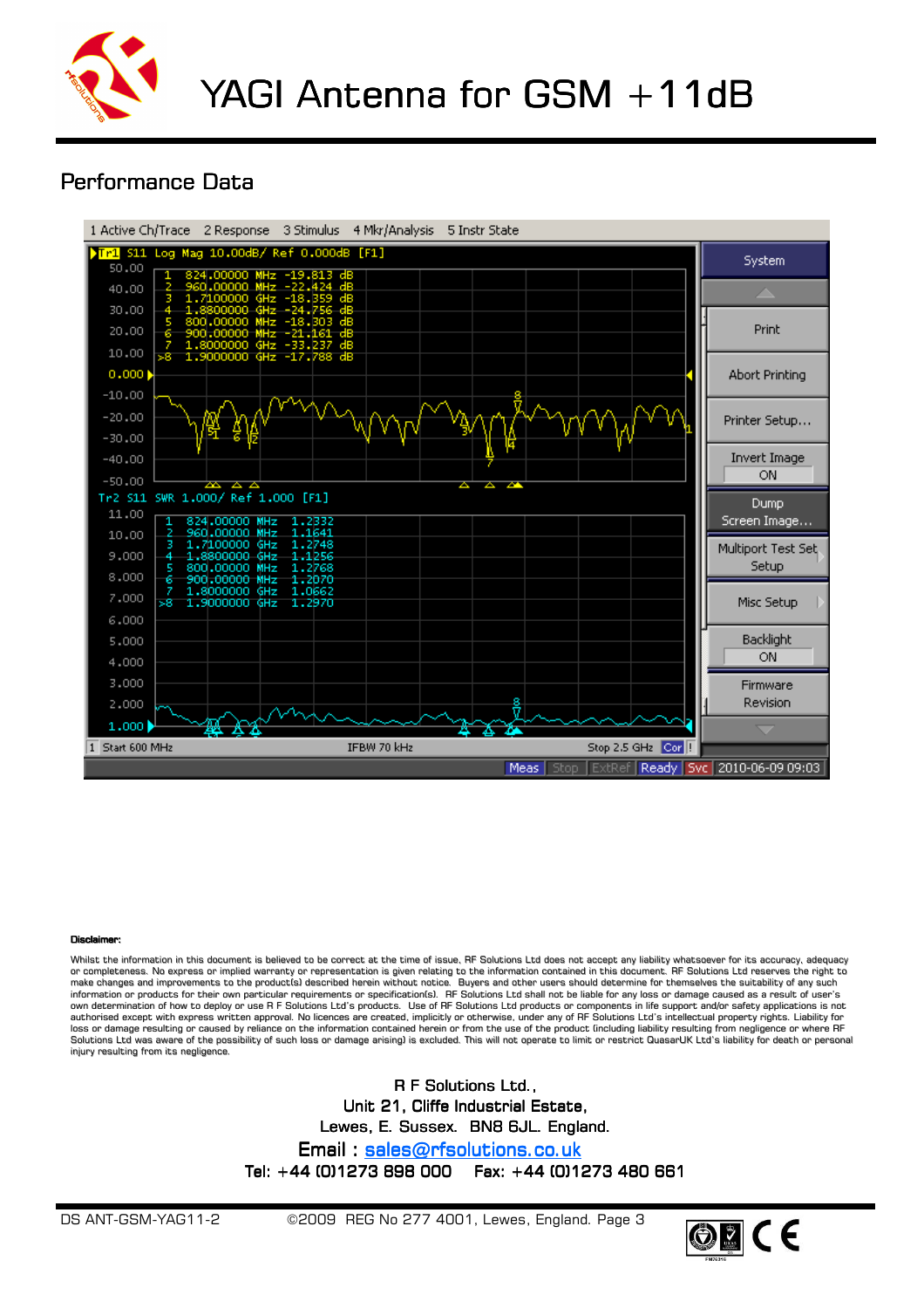

### 2D Pattern @880.0MHz E Plane

Date / Time : 201098 / 18:12 Measurement Distance : 9M\*4M\*4M (3.6M) Temperature : 55 Humidity : 20 NETWORK ANALYZER: Agilent 50MHz-20GHz 8720ET Stand Data: SCHWARZBECK 9120D





| Max Gain (dBi)          | 8.85     |
|-------------------------|----------|
| Max Gain@Angle (degree) | 180      |
| Min Gain (dBi)          | $-19.85$ |
| Min Gain@Angle (degree) | 128      |
| Average Gain (dBi)      | 1.17     |
| -3dB Angle L (degree)   | 208.4    |
| -3db Angle R (degree)   | 153      |
| <b>HPB</b> (degree)     | 55.4     |
| FBR (dB)                | 20.95    |